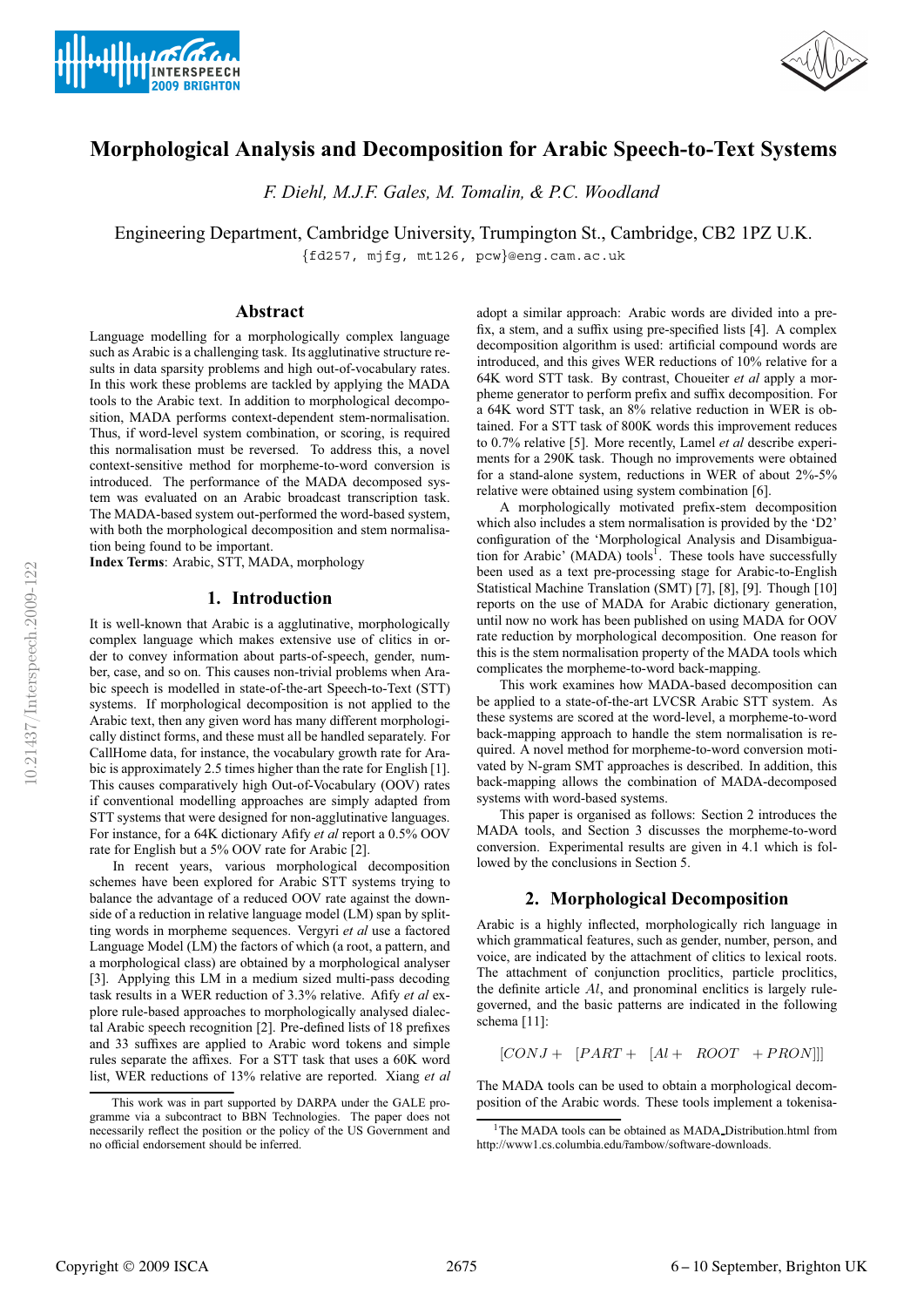tion and tagging stage which is then followed by a morphological disambiguation stage. The final output contains decomposed morpheme sequences [12].

The MADA tools support various levels of morphological detail. In the D2 configuration considered here, four particle proclitics  $(l+(to/for), b+(by/with), k+(as/such),$  and  $f+$  $(in))$  and one conjunction proclitic  $(w+ (and))$  are identified. These are separated from their associated word roots  $[7]<sup>2</sup>$  For example, the complex structure ' $l$ rj $Al$ ' (literally, 'to a man') is decomposed into the morpheme sequence ' $l+rjAl'$ . It is also possible to modify the basic D2 processing. For instance, the processing referred to as D2+Al in this paper separates the same morphemes as D2, but, in addition, it separates all definite articles (Al) which do not precede one of the so-called 'solar' consonants.<sup>3</sup> The D2+Al scheme has a linguistic motivation: the solar consonants alter the way in which the definite article Al is pronounced.

The following three schemes are discussed in this paper:

- **Word**: a word-based system, with no morphological decomposition (baseline);
- **D2**: the prefixes  $l +$ ,  $b +$ ,  $k +$ ,  $f +$ , and  $w +$  are separated from the word stem using MADA tools;
- **D2+Al**: the **D2** data is post-processed so that all *Als* which do not precede  $v$  t  $S$   $\frac{6}{5}$  s  $z$   $r$  d  $D$   $Z$   $C$  l  $n$  and  $T$  are separated from the word stem.

Examples for both decomposition schemes are given in Table 1. In addition to illustrating the different types of decomposition, these examples also indicate the stem normalisation performed by MADA: the second l in wllREb becomes *Al*; the second *A* (*alif*) in *AlAyrAnY* becomes *M* (*alif with hamza below*), and the *Y* (*alif maksura*) in *AlAyrAnY* becomes *y* (*yeh*). As these examples indicate, due to the stem normalisation, MADA does not provide a bidirectional mapping from the word domain to the 'morpheme' domain. Typically, approximately 20% of the tokens are affected by stem normalisation.

| <b>System</b> | <b>Example sentence</b> |         |         |       |                 |
|---------------|-------------------------|---------|---------|-------|-----------------|
| Word          |                         |         | wll\$Eb |       | <i>AlAyrAnY</i> |
| D2            | $w+$                    | $^{1+}$ | Al\$Eb  |       | <b>AlMyrAny</b> |
| $D2+A1$       | $w+$                    | $^{1+}$ | Al\$Eb  | $Al+$ | <b>MyrAny</b>   |

Table 1: Examples of D2 and D2+Al morphologically decomposed data.

In this work prior MADA processing, a normalisation step to regularise a range of common inconsistencies of the Arabic orthography was applied. This involved mapping non-word-final *alif maksura* and all other *alif*s to plain *alif* ; mapping wordfinal *yeh* to *alif maksura*; deleting the short vowel markers *fatha*, *damma*, *kasra*, *fathatan*, *dammatan*, *kasratan*; and deleting the vowel omission marker *sukun* and the consonant gemination marker *shadda*.

### **3. Morpheme-to-word Mapping**

The MADA stem normalisation complicates the morpheme-toword conversion. In contrast to other morphological decomposition schemes the prefixes cannot simply be reattached to their stems. Instead an additional stem back-mapping is necessary. The stem normalisation performed by MADA is however a context-sensitive process. Just applying a 1-gram based backmapping according to a look-up table is not appropriate, rather a context dependent mapping procedure is needed.

To solve this problem, a novel approach was adopted in which the MADA-to-word conversion was viewed as a Statistical Machine Translation (SMT) task, and where the MADA-domain is the source 'language', while the word-domain is the target 'language'. Thus, the task involves 'translating' morpheme sequences into word sequences. This particular 'translation' problem involves many-to-one mappings from the source to the target, and many-to-one mappings from the target to the source do not occur. The source tokens were never mapped to null. Further, the approach does not require any reordering, and it gives a linear alignment between the source domain tokens and the target domain tokens.

Translation problems structured like this are well defined, and the N-gram SMT approach provides an efficient solutions to them [13]. N-gram SMT applies a 'bilingual' LM trained on so-called 'tuples'. These tuples  $(t, s)$ , forming the basic bilingual units, assign to one or more source tokens s exactly one target token t. They are obtained by an alignment of the source and target data.

The translation model probability  $p(T, S)$  from a source sentence  $S$  to a target sentence  $T$  is given by N-grams of tuples. For a sentence pair with K target tokens  $p(T, S)$  is approximated by:

$$
p(T, S) = \prod_{k=1}^{K} p((t, s)_k | (t, s)_{k-1}, \dots, (t, s)_{k-N+1})
$$
 (1)

Decoding is done by likelihood maximisation of  $p(T|S)$  with respect to  $T = (t_1, t_2, ..., t_K)$  [14].

As a side-effect of the stem back-mapping, the N-gram SMT approach implicitly solves the problem of rejoining the split-off prefixes to their subsequent stems. This is effectively caused by the many-to-one assignments from MADA-domain tokens to word-domain tokens to form the tuples. With respect to the example given in Table 1, one of these tuples would be:  $(w\ell lREb, w+ l+AlREb)$ , effectively rejoining the two split-off prefixes to their stem.

Due to unseen tuples in the training data of the bilingual language model, some MADA domain tokens can not be translated to the word domain. In such Out-of-Tuples (OOT) cases possible prefixes are joined to the stem and the resulting MADA domain word is directly transferred to the word domain. In cases where a normalised stem or a prefix is involved this may produce a new word which is not in the vocabulary. However, as only about 20% of the tokens (see section 2) are affected by stem normalisation, simply recomposing the word by joining the prefixes to the stem will yield a reasonable back-mapping. procedure.

### **4. Experiments and Results**

#### **4.1. System Description**

STT systems were built using the word-based tokenisation of the training data, as well as D2 and D2+Al tokenisation. All acoustic models were trained on 1538 hours of acoustic data, and individual models for all word-based and morpheme-based systems were built. For development purposes Maximum Likelihood (ML) trained models were used, and for the final system evaluation, Minimum Phone Error (MPE) trained acoustic models were built. To facilitate the development of morpheme-based

<sup>2</sup>The Buckwalter romanised Arabic transliteration conventions are used throughout this paper.

<sup>&</sup>lt;sup>3</sup>In Buckwalter notation the solar consonants are v t S  $\frac{1}{3}$  s z r d D Z  $C \; l \; n \; T.$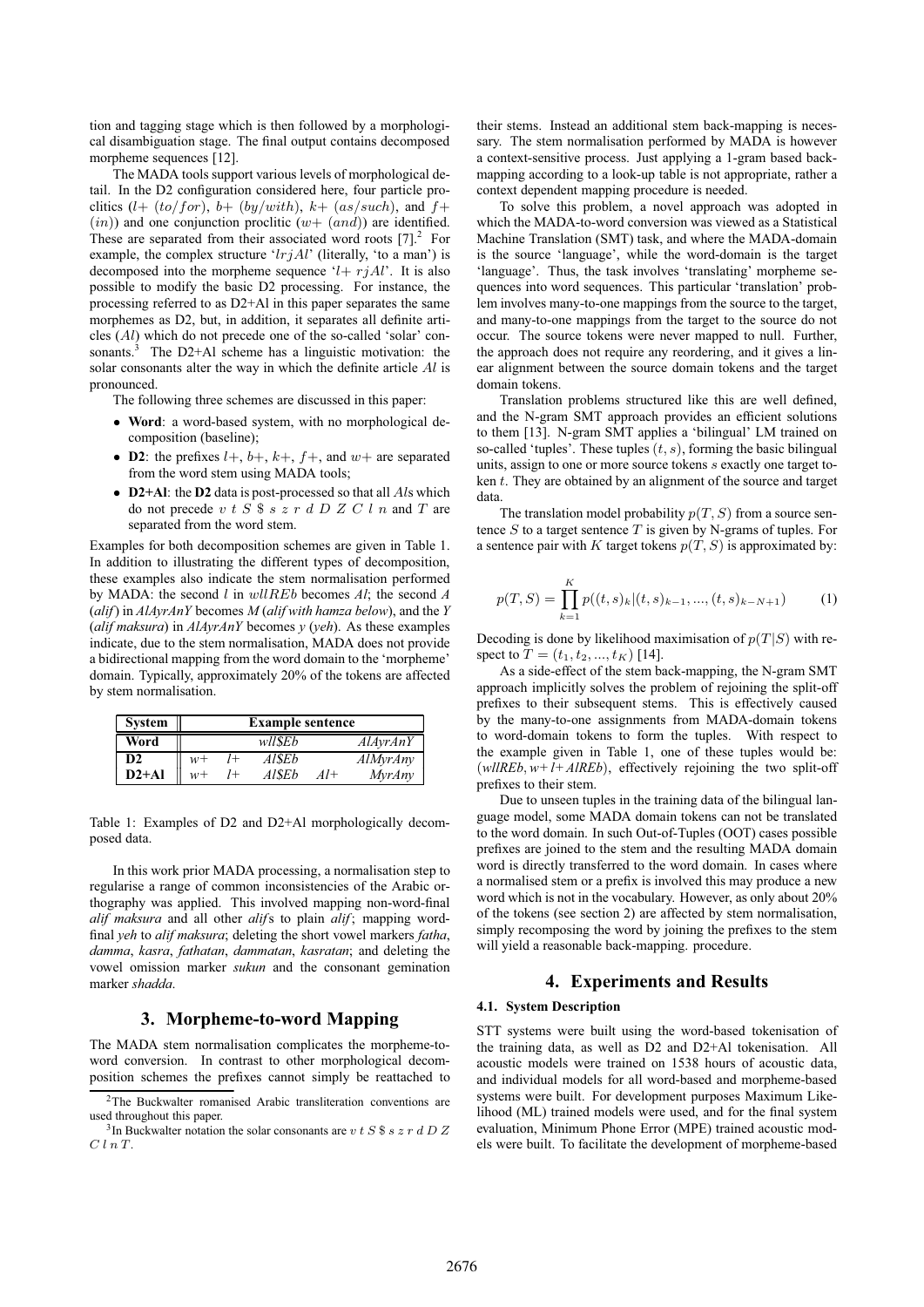systems, throughout this work the acoustic models were based on grapheme units. However for the final system evaluation, these graphemic system are combined with a phonetic word-based system.

All systems used an acoustic front-end which provided a 39 dimensional feature vector. Context-dependent cross-word and cross-morpheme Hidden Markov Models (HMM) were trained. The number of graphemic units was 36 whereas for the vowelised system 39 units  $(36 + 3$  for short vowel modelling) were used. Trigrapheme models and triphone models, respectively, were produced via decision-tree state clustering, giving about 9000 distinct states with 36 Gaussian components per state on average. The development LMs were built using 8 sources which contained broadcast news, broadcast conversation, newswire, and web data. In total there were 522M words of LM training data. For the final evaluation systems approximately twice as much text data from 24 sources wee used. For all LMs the vocabulary size was 350K words or morphemes, respectively.

All the experiments in this section were based on a 3-pass system combination framework. For initial development using the ML-trained models, only the first two passes of the system, P1-P2, were used. This uses an initial rapid decoding first pass. The generated hypothesis is used to estimate least-squares-linearregression and diagonal variance transforms. The adapted models are then used in a second, lattice-generation, pass with a trigram language model. These trigram lattices are expanded with a 4-gram LM and Confusion network (CN) decoding performed. For the full system evaluation the MPE models were used and an additional adaptation/lattice-rescoring third pass (P3) performed. The P3 adaptation consists of constrained Maximum Likelihood Linear Regression (MLLR) and lattice-based MLLR adaptation, again followed by CN decoding. For system combination the output from multiple P3-passes were combined using ROVER [16]. A more detailed system description can be found in [15].

For morpheme-to-word conversion the  $MARIE<sup>4</sup>$  N-gram SMT decoder was used. WERs are given in % and WERs for the MADA-based systems were obtained after morpheme-to-word conversion. In this work the mapping was based on a 3-gram LM built on the acoustic training data transcriptions (∼11M words). After normalisation and MADA processing, the MADA-domain data was aligned with the original data. The resulting streams of source-target token pairs were used to train the LM which generated the mappings. The OOT rates were 1.6% for dev07, and dev08, and 3.8% for eval07. Applying the fall-back procedure for unseen OOT tokens described in Section 3, this was effectively lowered to 0.8% for dev07 and dev08, and 2.9% for eval07. The use of higher order 'bilingual' LMs for the morpheme-to-word conversion was also explored. Applying a 4-gram rather than a 3-gram LM did not give any improvements. Similarly, the training data used to train the bilingual mapping LMs was increased to ∼154M words. However, though the OOT rates were somewhat reduced, no improvement in system performance was observed.

To compare the word-based and morpheme-based systems, OOV rates for three STT Arabic development sets dev07, eval07,<sup>5</sup> and dev08 were computed. Each of these testsets consists of approximately 20k Arabic words (corresponding to 2.5-3 hours of audio) selected from both broadcast news and broadcast conversation sources. These testsets are used by the various sites participating in the DARPA GALE program. The number of morphemes per word and the OOV rates are given in Table 2. Those OOV rates for the D2 and D2+Al systems have been normalised using the equation

$$
\%OOV_{norm} = \%OOV \times \frac{\# \text{ of morphemes}}{\# \text{ of words}}.
$$
 (2)

The similar OOV rates for D2+Al compared to D2 in Table 2 are partly related to the OOV rate normalisation.

| <b>System</b> | morph/word | dev07 | eval07 | dev08 |
|---------------|------------|-------|--------|-------|
| Word          |            | 1.25  |        | 1.20  |
| D2            | .19        | 0.79  | 0.54   | 0.63  |
| $D2+A1$       | 1.36       | 0.76  | 0.54   | 0.63  |

Table 2: OOV rates and morpheme-to-word ratios.

#### **4.2. Development Results**

For system development the ML trained acoustic models together with the LMs trained on 8 sources and the P1-2 decoding was used. In Table 3 the word-based system is compared with the D2 system after morpheme-to-word conversion. Both 3-gram and 1 gram SMT mapping results are given. Note that in the 1-gram case the LM effectively reduces to a look-up table relating the most likely MADA-to-word token pairs. The D2 MADA-based system out-performed the word-based one by 0.5% up to 1.4% absolute. Comparing the 1-gram mapping and the 3-gram mapping, indicates that the context information used by the 3-gram SMT accounts for up to 0.2% of the absolute gains in WER. The D2 outcomes were also scored without morpheme-to-word conversion but after rejoining prefixes to their subsequent stems. This always resulted in a performance loss compared to the word based system. To investigate which aspect of the morphological

| System         |            | dev07 | eval07 | dev08 |
|----------------|------------|-------|--------|-------|
| Word           |            | 18.8  | 20.0   | 21.8  |
| D <sub>2</sub> | 1-gram SMT | 18.2  | 18.8   | 21.3  |
|                | 3-gram SMT | 18.2  | 18.6   | 21.2  |
| $D2 +$ rejoin  | 3-gram SMT | 18.5  | 19.6   | 21.8  |

Table 3: % WER for the word-based system compared to a D2 system after morpheme-to-word back-mapping and solely morpheme rejoining.

analysis caused the observed performance gains, the decomposition, or the stem normalisation, a system (D2+rejoin) was built in which the affixes were rejoined to their respective stems after the D2 processing stage. This produced data which contained the same number of tokens as the word-based data, with the difference that the word stems have been subjected to MADA normalisation. Table 3 also gives these results. Comparing the D2 with the D2+rejoin results show that, though not consistent overall test sets, there are gains from stem normalisation, up-to 0.4% absolute. Thus the gains from the MADA-based system are split between the decomposition and the stem normalisation.

Next, the D2-Al configuration was investigated. In this case, as the D2-Al configuration exhibits a higher morpheme-to-word ratio than the D2 configuration (see Table 2), the impact on the LM span must be considered. Table 4 provides the corresponding results for applying a 3-gram, a 4-gram, and a 5-gram LM during the lattice rescoring stage.

<sup>4</sup>Available from http://gps-tsc.upc.es/veu/soft/soft/marie/.

<sup>5</sup>The non-sequestered version of the GALE eval07 testset was used.